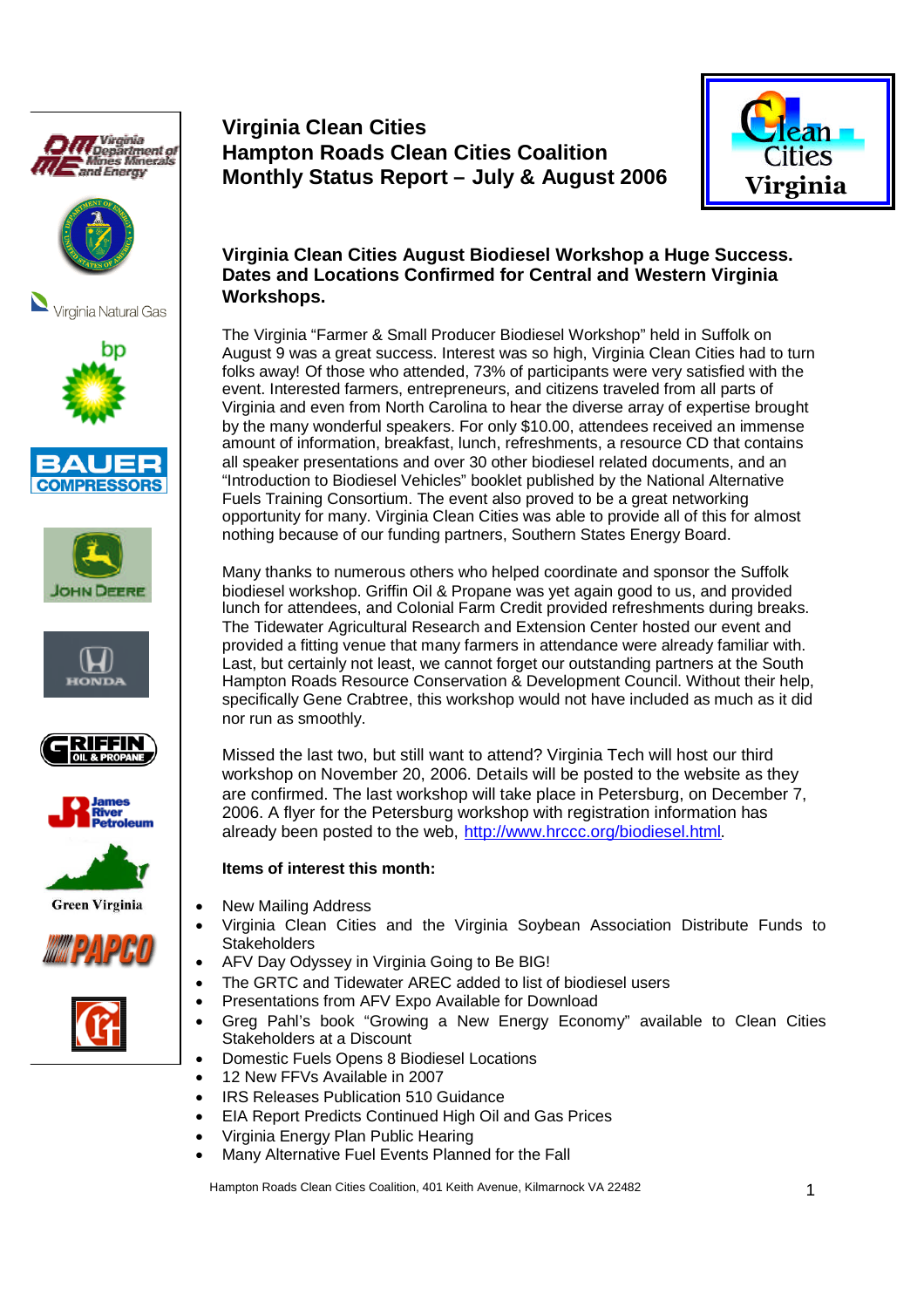## **Cllean Ciitiies Has New Maiiling Addresses And A Fax Number – Pllease Make Note**

Please direct all mail to the Kilmarnock address, unless it is specifically for Chelsea.

Clean Cities c/o Al Christopher 401 Keith Avenue Kilmarnock VA 22482

Clean Cities c/o Chelsea Jenkins 472 Eden Roc Circle, #308 Virginia Beach VA 23451

Fax: (775) 368-9713

## **Virginia Soybean Association and Department of Mines, Minerals and Energy Provide Biodiesel Grants**

More than \$18,000 was distributed to sponsors of eight biodiesel projects in July and August. The Biodiesel Retail Infrastructure and Marquee Fleets proposal was funded by the Virginia Department of Mines, Minerals and Energy (DMME) and the Virginia Soybean Association (VSA). The goals of this Virginia Clean Cities Project include expansion of public access to biodiesel blends and conversion of government fleets to the cleaner, domestic fuel.

Many thanks are owed to VSA Executive Director Dick Atkinson for his assistance. VSA contributed about \$13,000 of the \$18,000 distributed for fueling infrastructure.

DMME funded the remainder of the refueling equipment assistance and a portfolio of resources to be developed by Clean Cities and project partners over the next year, including technical, educational and informational resources on biodiesel.

Alternative fuel advocates also should thank the recipients of the infrastructure grants, all of whom have invested many times the amount of the grants they received in the effort to use, promote and make widely available alternatives to fossil fuels for transportation.

Here is a summary by recipient and a sample of their biodiesel projects, some of which received no grant assistance:

- City of Charlottesville, tank cleaning to prepare for biodiesel blends
- City of Chesapeake, tank cleaning to prepare for biodiesel blends
- Domestic Fuels & Lubes, biodiesel bulk and blends at eight fleet fueling locations
- Griffin Oil, biodiesel bulk and blends at public retail pump
- James City County, biodiesel blends for fleet
- James River Petroleum, biodiesel blends at two commercial fleet locations
- Papco, biodiesel bulk, blends at public retail pump and commercial fleet pilot
- Phillips Oil & Gas, biodiesel blends public retail pump

## **Virginiia's AFV Day Odyssey Event May Be Featured As National Kickoff Event**



#### **October 12, 2006, 10-5pm in Arlington, VA**

On October 12, 2006, Clean Cities coalitions across the country will hold alternative fuel vehicle (AFV) events to raise public awareness of practical options to reduce petroleum dependence. AFV Day Odyssey, as it is designated, is being managed on a national scale by the National Alternative Fuels Training Consortium at West Virginia University.

Virginia Clean Cities (VaCC) will sponsor an event in Richmond, jointly participate with the US General Services Administration in a vehicle exhibit and program in Arlington and participate in an Odyssey AFV Expo at James Madison University in Harrisonburg. The Richmond, Harrisonburg and Arlington events will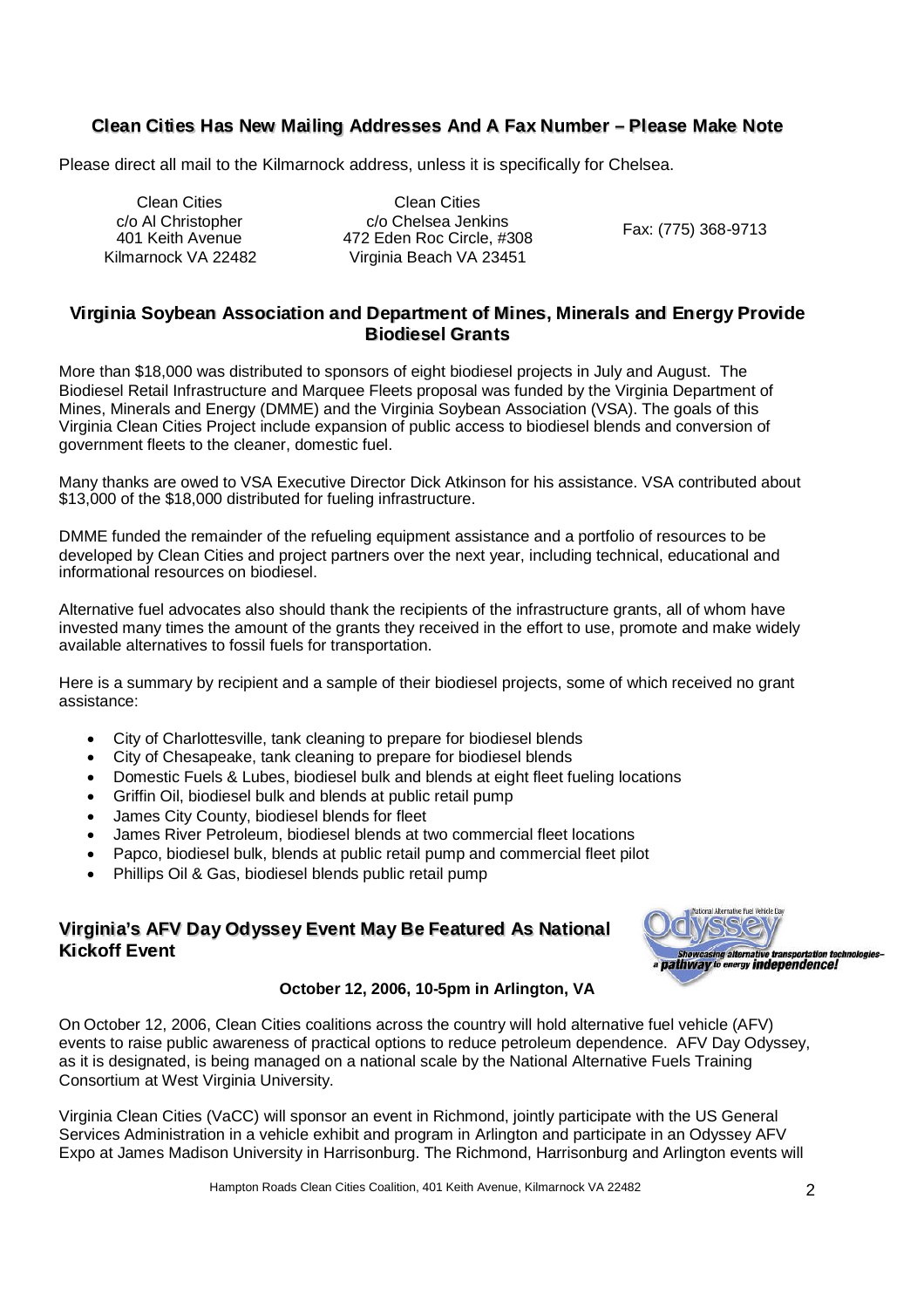start in the morning, and the program portion of the Arlington event will begin in the afternoon. Several AFVs from each of the other sites will caravan to the Arlington venue, where they will join the GSA exhibit.

This will be a regional enterprise with diverse public and private partners at a highly visible venue near the national capital. It is being considered as the location for the national Odyssey Day kickoff and is expected to attract local and national news coverage.

The Arlington event will feature educational exhibits of alternative fuel and advanced technology vehicles and an awards program to recognize the leadership and accomplishments of clean transportation energy proponents:

- AFVs of many types and fuels will be exhibited by experts who can explain how these vehicles differ from conventional vehicles and their benefits.
- Alternative fuel learning stations throughout the exhibit area will include formal presentations by experts, at designated times, as well as information for take home provided by related organizations.
- Car care clinics will explain energy efficient driving and maintenance tips to high-school children attending from various local and technical schools.
- The awards portion of the program will be held from approximately 2pm to 4pm, hosted by the Chairman of the Arlington County Board (invited).

Virginia Clean Cities is working with the Arlington County Board to secure the Arlington Courthouse Plaza for the exhibits and program.

The leadership of the National Clean Cities Program in the US Department of Energy will be invited to participate and MotorWeek, a weekly national automotive news magazine show based in Owings Mills, MD, will be invited to cover all of the regional Odyssey Day events. Local news media will be invited. If the Arlington site is selected as the National Odyssey Day kick-off event, national news coverage also is likely.

If your organization is interested in attending the Arlington event, setting up a booth display, or joining the alternative fuel vehicle convoy, please contact Chelsea Jenkins at cjenkins@hrccc.org.

## **GRTC and Tiidewater AREC Added To List Of Biiodiesel Users**



**m VirginiaTech** 

The GRTC began using B20 in all of its buses beginning June 19. Virginia Tech's Tidewater Agricultural Research and Extension Center recently made the decision to switch to B20 as well.

Other users in the state include Arlington County Schools, Gloucester County schools, James Madison University, the City of Harrisonburg and Harrisonburg Public Schools, the University of Virginia, and the City of Charlottesville, the U.S. Air Force, NASA Langley, Valley Proteins, Westmoreland Public Schools, the National Park Service, the US Navy, City of Newport News, Northumberland Public Schools, James City County, Greater Richmond Transit Company, Williamsburg-James City County Public Schools, and others.

#### **Presentations from AFV Expo Available for Download**

Hampton Roads Clean Cities Coalition, 401 Keith Avenue, Kilmarnock VA 22482 On July 8, 2006, Clean Cities collaborated with the Tidewater Area Fleet Managers Association to host an AFV Expo. The theme was two-pronged: what are your options, and what options are you likely to see. The first portion briefed those in attendance on the alternative fuels & advanced technology options available. Also included was an overview of fleet tools provided by the DoE Clean Cities program. One of the most valuable tools Clean Cities has created for fleets is the Clean Fleet Guide. Users can perform a vehicle make and/or model search, compare multiple vehicles, and perform a cost analysis. The Clean Fleet tool also has an idle reduction equipment search, a fuel economy improvement page, an HEV Cost Calculator, an FFV Calculator, an EPAct Compliance Assesment, and an emissions assessment page for estimating the emissions benefits of alternative fuels. A Clean Strategies Section allows you to select a fleet type for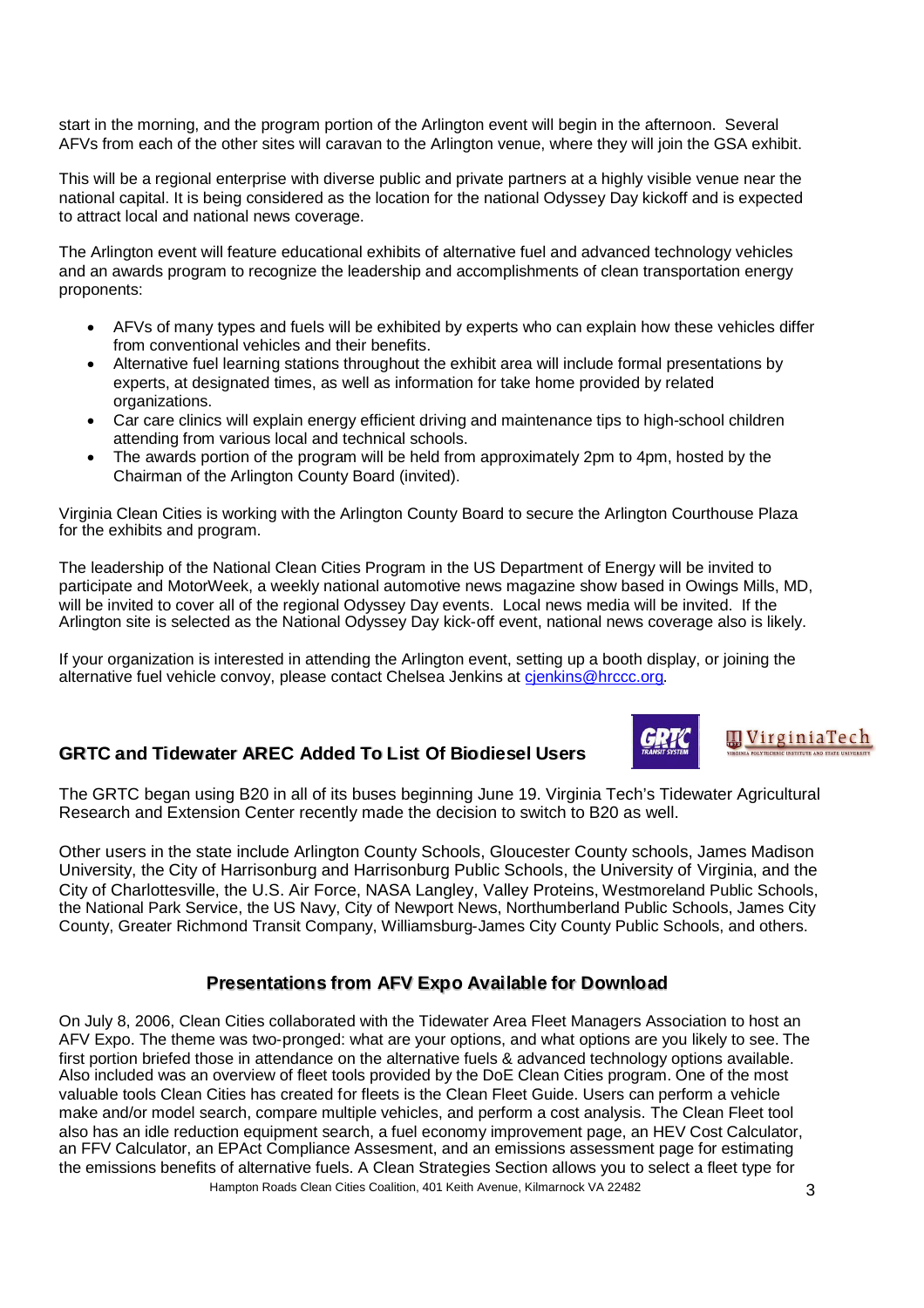details and strategies for each specific fleet type. Using Clean Cities data, the database will provide tips, strategies, and success stories to help users build their new clean fleet. This information is just a starting point for fleets interested in taking the step to become clean and green. Clean Fleet Guide can be found here: http://www.eere.energy.gov/fleetguide/.

The second portion of the event focused on alternatives you are likely to see. Chad Freckmann, Executive Director of Blue Ridge Clean Fuels, provided an excellent overview of biodiesel. Molly Pugh, Executive Director of the Virginia Corn Growers Association, discussed ethanol in the United States. Al Christopher closed with information about Honda's GX, the only dedicated CNG sedan currently on the market.

All presentations are posted to the HRCCC website, and can be accessed here: http://www.hrccc.org/

#### **Greg Pahll''s "Growiing a New Energy Economy" availlable to Clean Cities Stakeholders at a 45% Discount**

Clean Cities worked with Chelsea Green publishing to get a bulk load of "Growing a New Energy Economy" at a 45% discount. If you are interested in purchasing one, please contact Chelsea Jenkins cjenkins@hrccc.org. Copies will also be available at the two biodiesel workshops along with Lyle Estill's book "Biodiesel Power."

## **Domestic Fuells & Lubes, Inc Opens 8 Biodiesell Fleet Fueliing Locatiions**

The 24-hour unattended sites that now carry biodiesel are described below:

1) 808 Professional Pl. W, Chesapeake, VA (Greenbrier)

- 2) 100 E. Liberty St., Chesapeake, VA (Liberty St., South Norfolk)
- 3) 400 Freeman Ave., Chesapeake, VA (Freeman Ave)
- 4) 4869 N Witchduck Rd, Va Bch, (Witchduck)
- 5) 600 E Constance Rd., Suffolk
- 6) 2700 Victory Blvd, Portsmouth
- 7) 3455 Azalea Garden Rd, Norfolk

24-fleet card only 8) 168 South, Moyock, NC

**NOTE:** These locations are accessible if you have a fleet account (fleet fueling card or Domestic fuel ring) with Domestic.

#### **12 new FFVs available iin 2007**

*Adapted from a July 31, 2006 NEVC press release:* Twelve new flexible fuel vehicle (FFV) models will soon be available for purchase. DaimlerChrysler, Ford, General Motors, Mercedes Benz and Nissan have announced their model year 2007 E85 compatible vehicles. Along with the continuation of many 2006 models, the automobile manufacturers will offer the following new FFVs in 2007:

| DaimlerChrysler:<br>4.7 liter Chrysler Aspen<br>4.7 liter Jeep<br>Commander<br>4.7 liter Jeep Grand<br>Cherokee<br>4.7 liter Dodge Dakota | General Motors:<br>3.9 liter Chevy Express<br>3.9 liter GMC Savana<br>3.9 liter Chevy Uplander<br>3.9 liter Pontiac Montana<br>3.9 liter Saturn Relay<br>3.9 liter Buick Terraza | Mercedes Benz:<br>2.5 liter C230 sedan | Nissan:<br>5.6 liter Armada |
|-------------------------------------------------------------------------------------------------------------------------------------------|----------------------------------------------------------------------------------------------------------------------------------------------------------------------------------|----------------------------------------|-----------------------------|
|-------------------------------------------------------------------------------------------------------------------------------------------|----------------------------------------------------------------------------------------------------------------------------------------------------------------------------------|----------------------------------------|-----------------------------|

A listing of all thirty-one FFV models can be found at www.E85Fuel.com.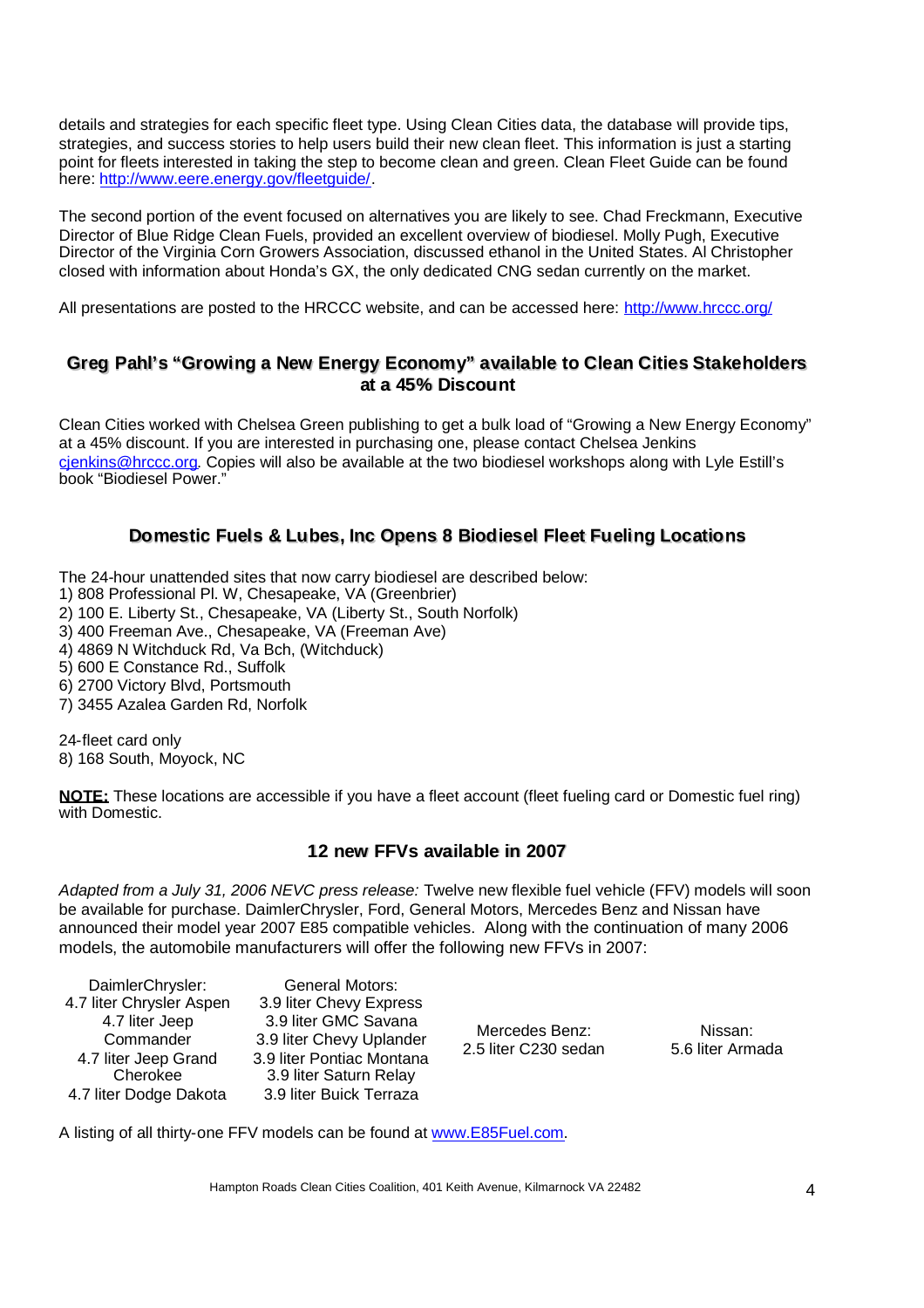#### **IRS** Publication 510 – Guidance

Recently revised IRS Publication 510 provides guidance for fuel taxes and fuel tax credits and refunds, including credits for biodiesel and ethanol producers, blenders and end users, as well as the new CNG excise tax credit.

Visit our website to view the document: http://www.hrccc.org/resources.html

## **Virginia Energy Plan Energy Advisory Group Meetings and Public Hearings**

The Department of Mines, Minerals and Energy has been asked to develop a Virginia Energy Plan to address the state's energy issues over the next 10 years. This was set out in Senate Bill 262 enacted this year.

http://leg1.state.va.us/cgi-bin/legp504.exe?000+cod+TOC67000000002000000000000

The public and various organizations with an interest in Virginia energy matters have been asked to provide input to the Plan through the Virginia Energy Plan Advisory Group and the following series of early evening public hearings:

September 11 Abingdon Advisory Group Meeting: 2-5:30 pm Public Hearing: 630 pm

September 25 Annandale Advisory Group Meeting: 2-5:30 pm Public Hearing: 630 pm

October 18 Lexington (Virginia Military Institute) Advisory Group Meeting: 2-5:30 pm Public Hearing: 630 pm

November 2 Williamsburg Advisory Group Meeting: 2-5:30 pm Public Hearing: 630 pm

The URL for the Virginia Energy Plan website is – http://www.dmme.virginia.gov/VaEnergyPlan

## **EIA** Report Predicts Continued High Oil and Gas Prices

The Energy Information Administration (EIA) released their Short-Term Energy Outlook on July 11 with projections of retail regular gasoline prices average around \$2.67 per gallon in 2006 and \$2.60 per gallon in 2007. The cost of gasoline this summer is forecasted to average \$2.88 per gallon, a 51-cent increase from last year. Retail diesel fuel is expected to be \$2.86 per gallon this summer, a 45-cent increase. The agency also predicts that the price for a barrel of West Texas Intermediate crude oil will average \$69 in both 2006 and 2007.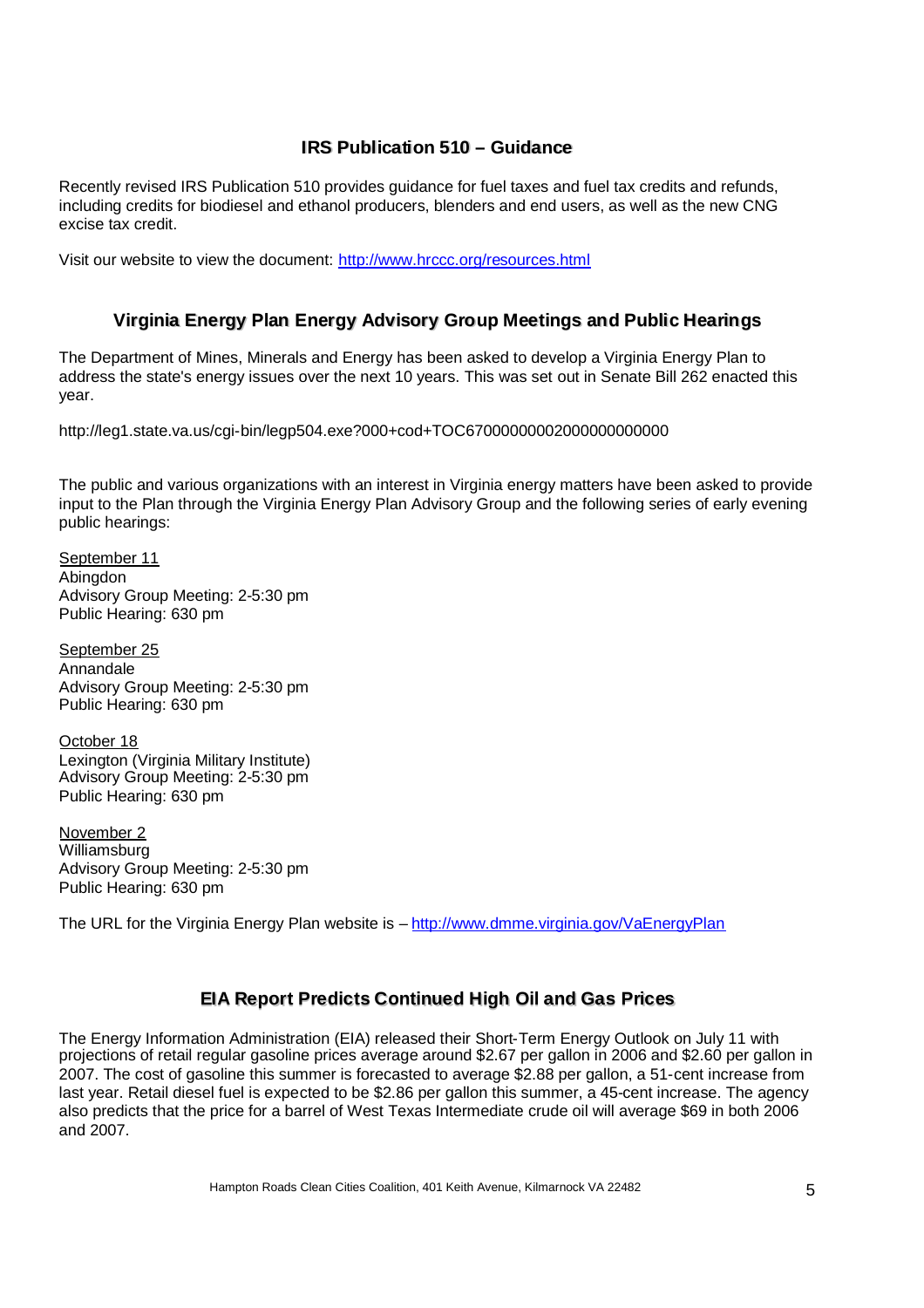#### **Gasoline and Crude Oil Prices**



*Credit: Energy Information Administration*

To read more, visit: http://www.naftc.wvu.edu/NAFTC%20eNews/July%2006/high\_prices.html

## **Future Fuells Conference – November 27-29**

The Future Fuels 2006 conference will be held at the Madison hotel in Washington D.C. November 27-29, 2006.

Future Fuels 2006 will examine the true commercial potential of each of these alternatives, bringing together major energy companies, fuel producers, technology developers, automotive manufacturers, policy-makers and financiers to discuss the opportunities and challenges in taking these technologies forward to large-scale, profitable reality.

For more information, including a confirmed listing of speakers and agenda, visit http://www.e85fuel.com/news/080406/future\_fuels\_2006.htm.

#### **TUG Meeting Schedulled For October 24-26,, 2006**

The next Natural Gas Transit Users Group (TUG) meeting is scheduled for October 24-26, 2006 in Los Angeles. The Los Angeles MTA will be the host. TUG meetings assist communication among transit agencies, and encourage them to share information, identify and solve problems and stay up-to-date on new natural gas transit bus information. The Clean Vehicle Education Foundation (CVEF) partners with the U.S. Department of Energy to administer TUG. Among the highlights of the upcoming meeting are: a twoday CNG Cylinder Inspector Training Course and Certification Testing; a tour of LACMTA's CNG bus facilities; and a tour of SCI's CNG cylinder manufacturing facility. TUG meetings are open to all transit agency representatives using or interested in natural gas transit buses. There is no fee for attending these meetings. If you would like an invitation sent to your local transit agency or if you have questions, contact Hank Seiff at 703/534-6151 or hseiff@cleanvehicle.org.

#### **2006 NGV Conference-Summit – Register Now**

Find more information about NGVAmerica's 2006 National NGV Conference-Summit at the Doubletree Hotel in Ontario, California October 8<sup>th</sup>-9<sup>th</sup> on the NGVAmerica website (http://www.ngvamerica.org). The theme is *Seizing Opportunities: Growing Markets. Growing Profits,* and the conference is a great event for NGV stakeholders who want to network, exchange ideas, hear the latest on what's happening and strategize on the next steps to make the most of the current opportunities.

The National NGV Conference-Summit will precede the Southern California Clean Vehicle Technology Expo at the adjacent Ontario Convention Center October 10<sup>th</sup>-11<sup>th</sup>.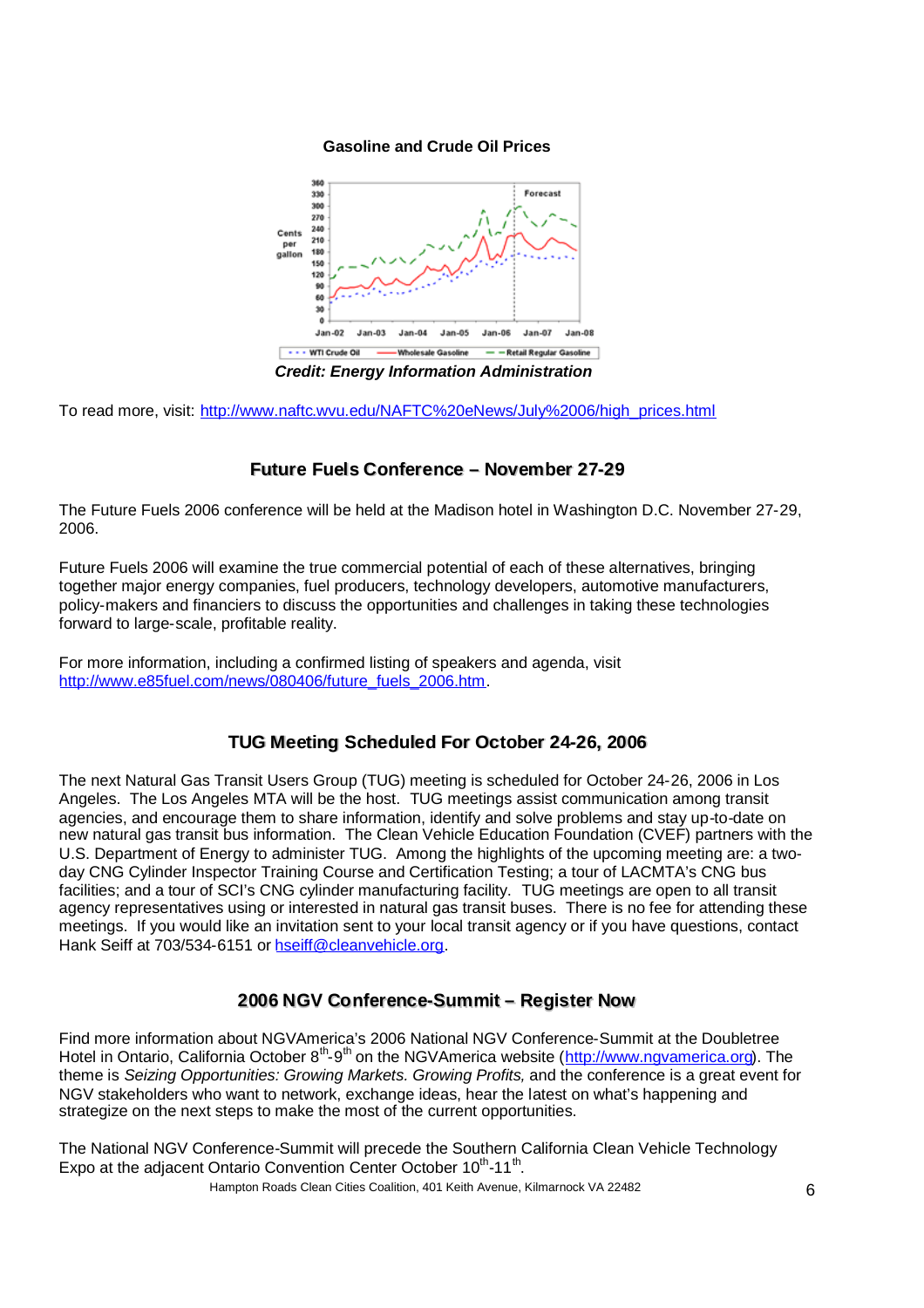For more information about NGVAmerica's Conference-Summit, visit http://www.ngvamerica.org or contact Stephe Yborra at 301/829-2520 or syborra@ngyamerica.org. For more information about SCAQMD's Southern California Clean Vehicle Technology Expo, contact Gladstein, Neandross & Associates at 310/314-1934 x-8 or visit www.cleanvehicleexpo.com.

#### **Biodiesel Finance & Investment Summit - October 11-13, 2006**

BIODIESEL FINANCE & INVESTMENT SUMMIT October 11-13, 2006 The Millennium Hotel, Minneapolis, MN

The Biodiesel Industry Gathers for the Second Major Deal-Making Event!

Network with the leading biodiesel developers, investors, lenders, EPC contractors and other industry players who are looking to do deals and discover:

\* What key elements they look for in deals

\* The type of relationships they seek and the opportunities that exist for partners and investors to get involved in upcoming deals

\* The unique, new ways in which deals are being structured

\* The critical factors it will take to get deals successfully done in 2006 and beyond

Featuring Speakers from:

| Ag Bio Energy                     | e Bio Holdings                       | <b>New Energy Capital</b>        |
|-----------------------------------|--------------------------------------|----------------------------------|
| Ag Country Farm Credit Service    | Fagen, Inc.                          | Stearns Bank N.A.                |
| <b>Ardour Capital Investments</b> | Farm Credit Services of America      | <b>Tri-State Biodiesel</b>       |
| <b>Ascendant Partners</b>         | <b>First Capital Risk Management</b> | Tyson                            |
| <b>Biodiesel Systems</b>          | Hamilton Clark & Co.                 | <b>US Renewables Group</b>       |
| <b>Burns McDonnell</b>            | <b>Imperium Renewables</b>           | <b>West Central Coop</b>         |
| Christianson & Assoc.             | Investec                             | <b>West LB Securities</b>        |
| CoBank                            | Lurgi PSI                            | <b>World Energy Alternatives</b> |
| ConAgra                           | Marathon Capital                     |                                  |
| Delta-T Corporation               | Natural Fuel & Energy                |                                  |

The Summit also includes the pre-Summit Workshop, The Business Case for Biodiesel, October 11. This day-long workshop will feature an excellent faculty of seasoned industry professionals who will offer a comprehensive tutorial in the Business Case for Biodiesel; from product implementation, plant development and distribution logistics.

TO REGISTER or for more information, please visithttp://www.infocastinc.com/biodiesel.html or call 818- 888-4444.